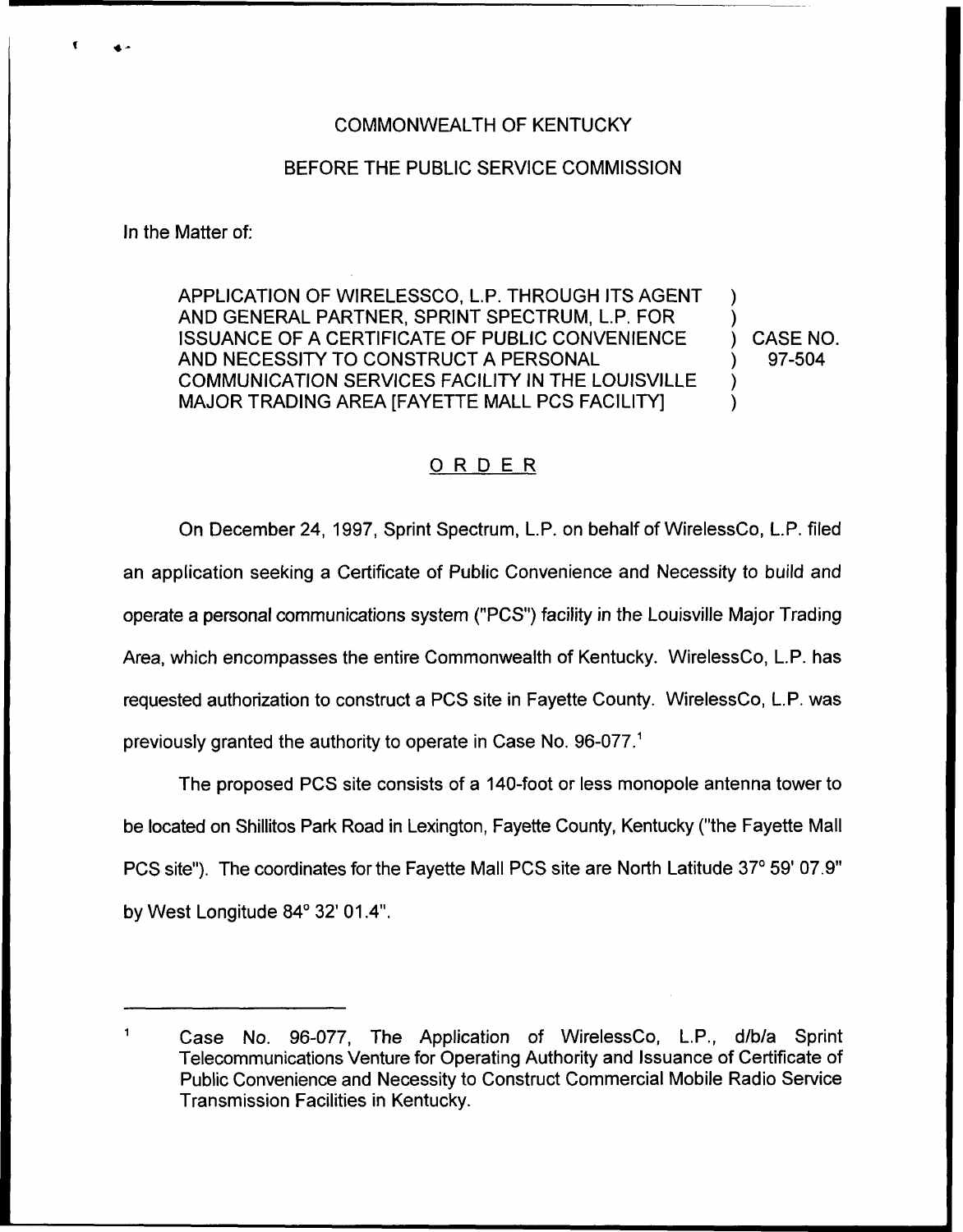WirelessCo, L.P. has provided information regarding the structure of the tower, safety measures, and antenna design criteria for the Fayette Mall PCS site. Based upon the application, the design of the tower and foundation conforms to applicable nationally recognized building standards, and the plans have been certified by a Registered Professional Engineer.

Pursuant to KRS 100.324(1), the Fayette Mall PCS site's construction is exempt from local zoning ordinances; however, WirelessCo, L.P. notified the Lexington-Fayette Urban County Government Division of Planning of the pending construction. WirelessCo, L.P. has filed a response from the Airspace Safety Analysis Corporation which determined that the Fayette Mall tower would not require approval from the Federal Aviation Administration or the Kentucky Airport Zoning Commission.

WirelessCo, L.P. has verified that each person who owns property or who resides within 500 feet of the Fayette Mall PCS site has been notified of the pending construction. The notice solicited any comments and informed the property owners and residents of their right to intervene. In addition, notice was posted in a visible location on the proposed site for at least two weeks after WirelessCo, L.P.'s application was filed. To date, no intervention requests have been received. On January 20, 1998, WirelessCo, L.P. filed a motion to submit its application for approval on the existing record, noting that no opposition to its application had been filed.

Pursuant to KRS 278.280, the Commission is required to determine proper practices to be observed when it finds, upon complaint or on its own motion, that the facilities of any utility subject to its jurisdiction are unreasonable, unsafe, improper, or insufficient. To assist the Commission in its efforts to comply with this mandate, WirelessCo, L.P. should

 $-2-$